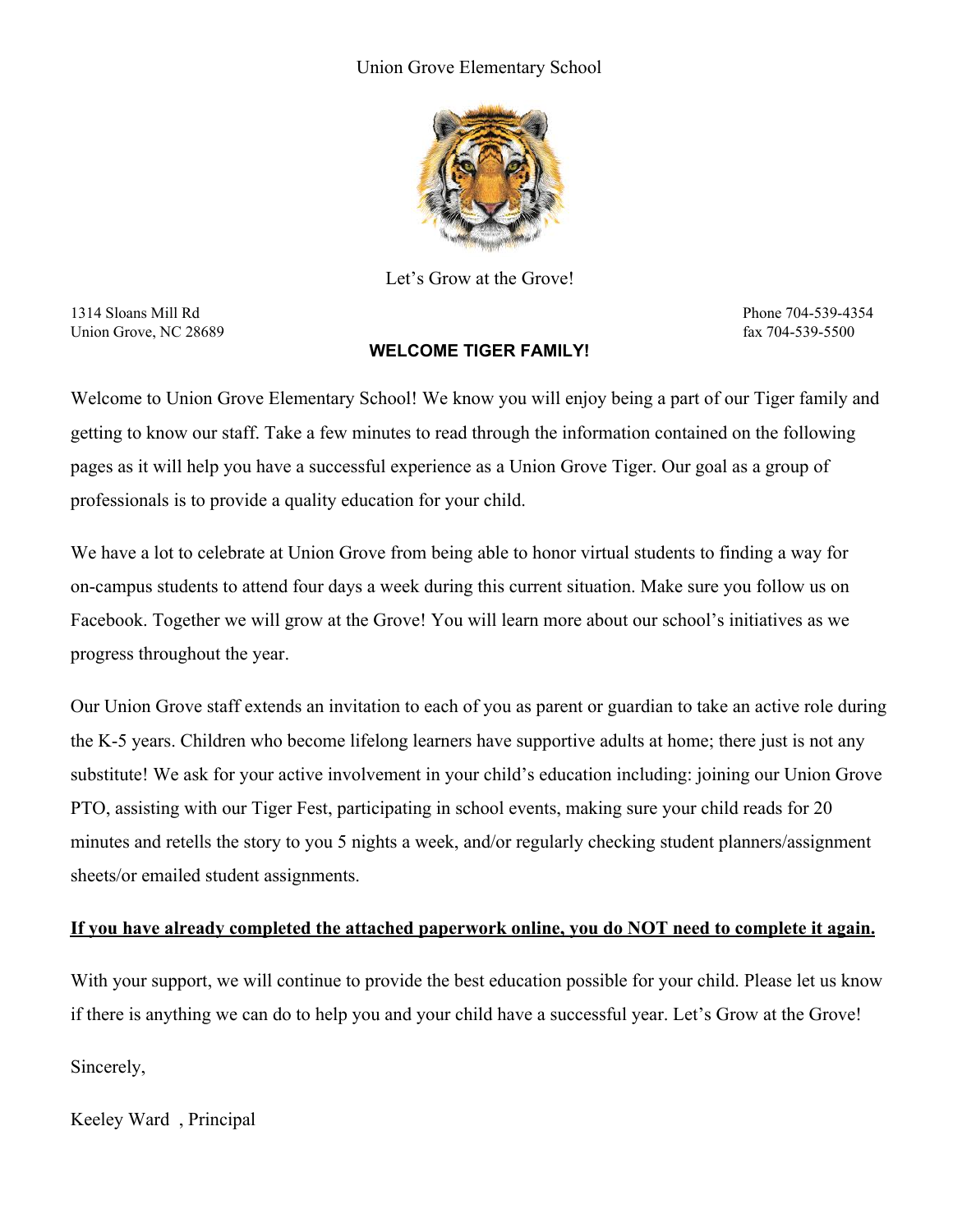## **Forward**

This handbook has been prepared as a ready source of information for students and their parents/guardians. **Please sign and return this packet if you have not already completed the documents online.** The information will enable you to answer, for yourself, many of the routine questions that you may have with regard to Union Grove Elementary School. Our goal as part of Iredell/Statesville Schools is to "rigorously challenge all students to achieve their academic potential and to lead productive and rewarding lives. We will achieve this mission with the support of parents, staff and the community."



**School Colors**: Red and White

**School Mascot**: Tiger

**Mission**: Union Grove Elementary will prepare ALL children to become productive, responsible, independent citizens.

**Vision**: Our vision is for 21st century learners to be prepared for the future while embracing and celebrating the rich heritage of our community. Union Grove will be a place where school, families, and the community come together to encourage children to chase their dreams and overcome adversity.

**Motto**: Grow at the Grove!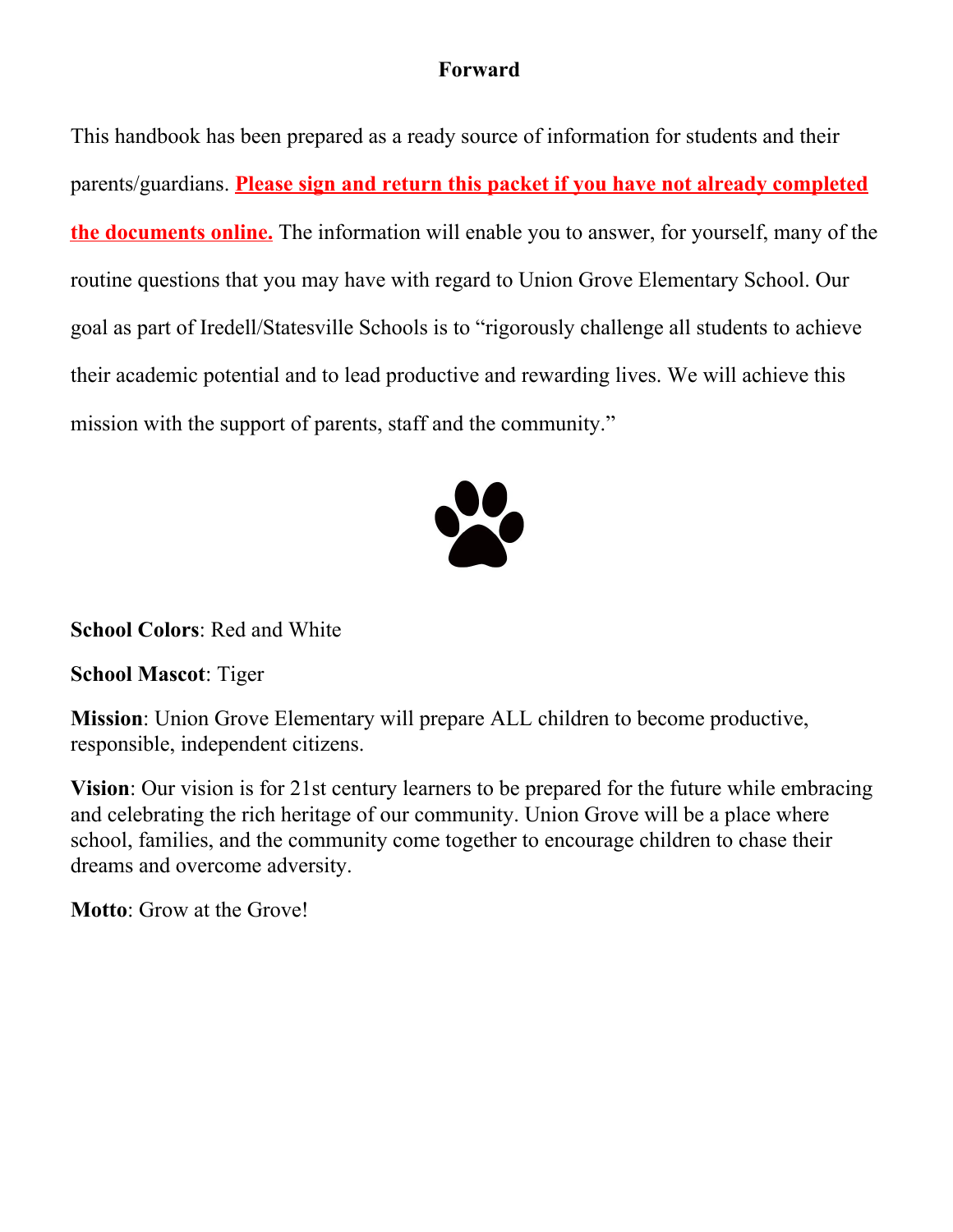#### School Hours

#### **K-5 = 7:30a.m. - 2:20p.m.**

#### Supervision

Supervision is provided beginning at 7:00a.m. Students are not allowed in the school before that time. At dismissal (2:20p.m.), students are to be picked up, ride the bus or report to Prime Time.

### Dropping Off Students

Student drop-offs are in the drive, in front of the school. No cars are allowed in the bus lot between 6:45a.m.  $-8:00$ a.m. and  $1:30$ p.m.  $-2:45$ p.m.

#### Late Students

**Do not drop off students after 7:30a.m.** If you have an emergency and are bringing your child in late, please park in the front parking lot. A staff member will have a socially distanced table set up and there will be social distance markers on the sidewalk for you to stand in line to sign your child in. Parents must accompany late students to this area with a mask, social distance practice, and sign him/her in. All entrances are automatically locked at 7:30a.m. when the tardy bell rings. Please remember **10 tardies equal ONE absence!**

#### Attendance

Your child's attendance plays a huge role in his/her education. We ask that you do your best to make sure your child attends school each day he/she is able. Each day students are absent, you will receive an attendance phone call. To make sure you are aware of your child's absences, you will receive an attendance letter when your child is out 3, 5, 6, and 10 days. You are allowed 10 parent notes for the first 10 absences. After 10 absences, a doctor's note is required (state law). Please remember that **10 absences will put your child at risk for grade retention! All non-school trips that require a student to be absent (vacation, family emergency, etc.) must be pre-approved by the Principal to be excused (kward@iss.k12.nc.us or 704-539-4354).** If you have any questions about your child's attendance please contact Mrs. Welborn  $(kimwelborn@iss.k12nc.us)$ 

#### **Visitors**

Due to state regulations and rules due to Covid-19, guests are not allowed to be throughout the building. This includes lunch visits as we have policies that must be followed. All visitors must report to the school office upon entering the campus. The school office is staffed from 7:00 am to 4:00 pm daily. Please come to the front entrance.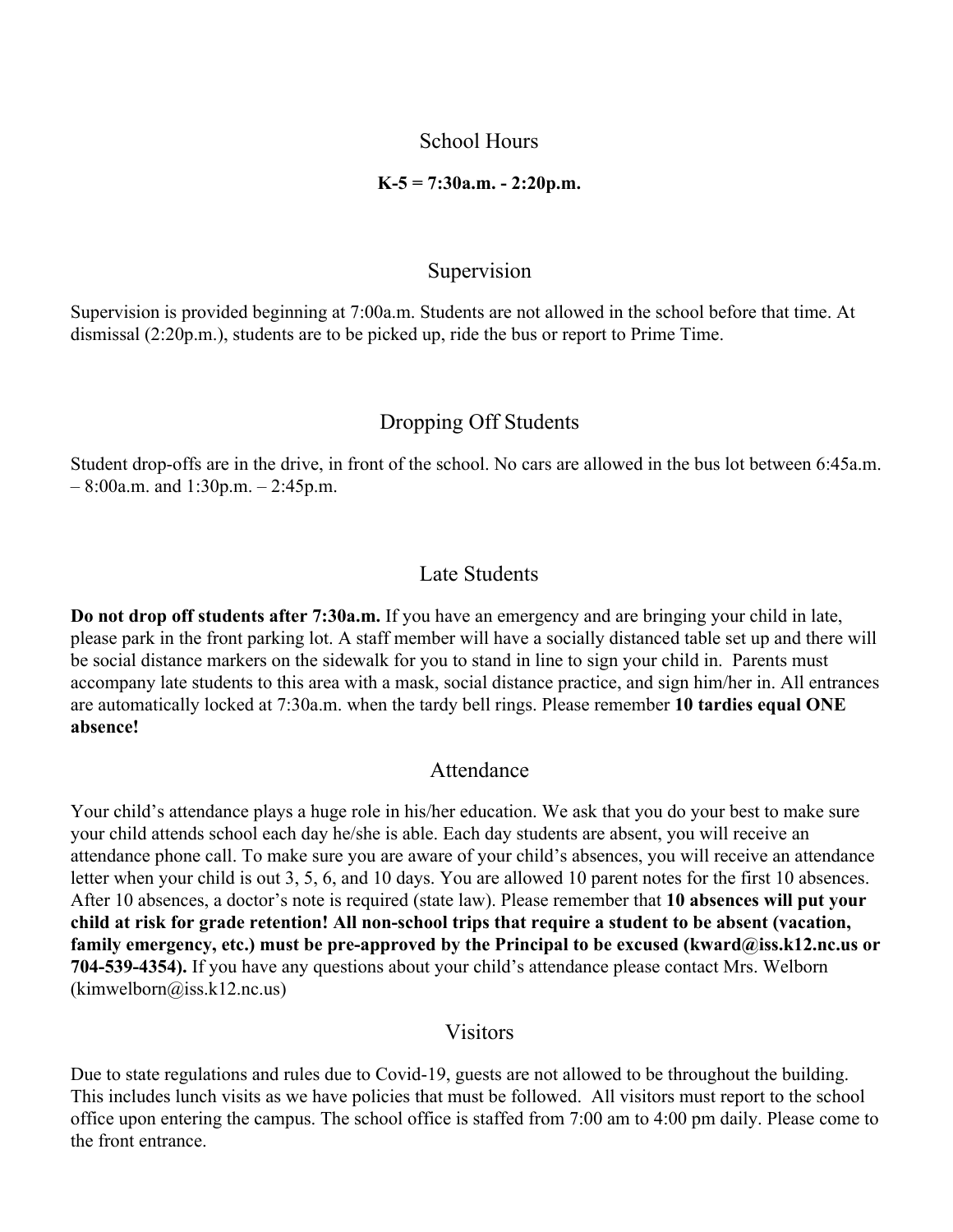## Breakfast and Lunch Program

Students who eat breakfast tend to be more alert and less fatigued during the school day. Breakfast is served in each classroom from 7:00 - 7:25 each morning. We are proud to provide Universal Breakfast so ALL students have an opportunity to eat breakfast daily. Lunch is served between 10:30 and 12:30. Prices are as follows: Breakfast – Universal Breakfast is Free; Lunch – \$2.80

Students are expected to practice good manners and socialize during lunch. Students should:

- Leave the surrounding lunch area clean and orderly
- $\bullet$  Return items to designated areas  $\&$  place trash in proper containers

● Remain seated unless given permission by the teacher or cafeteria employee to do otherwise

\* The lunchroom phone number is 704-539-4683

## Sending Money to School

May we take this opportunity to caution you to instruct your child concerning their responsibility in caring for any money he/she brings to school. When sending money for the lunchroom, it is best to send checks for the exact amount each week. This keeps students from using cash to spend on suckers, cookies, chips, etc. The school office and cafeteria are operated on separate accounts. In order to assure accurate credit for money sent to school, we ask that you do not combine lunch money with other monies such as field trips or pictures.

## Student Dress

- 1. Shorts 1" below fingertip length, shoulders down
- 2. Tank tops Straps must cover shoulder (approximately 3"). Armholes should not be more than 1" below the armpit.
- 3. No baggy clothing Grades  $K 5th$

4. Pants and shorts must have a belt or an elastic waistband and be worn on the waist – Grades 2nd - 5th (After 3 incidents of not wearing belt and/or pants not on waist, parents will be contacted to pick up)

5. Shirts must cover the stomach when students raise hands.

6. Tie or velcro shoes should be worn daily.

7. No sheer clothing.

8. No shoes with roller blades inside them.

\*Parents, we ask you to please dress modestly if you are visiting the school.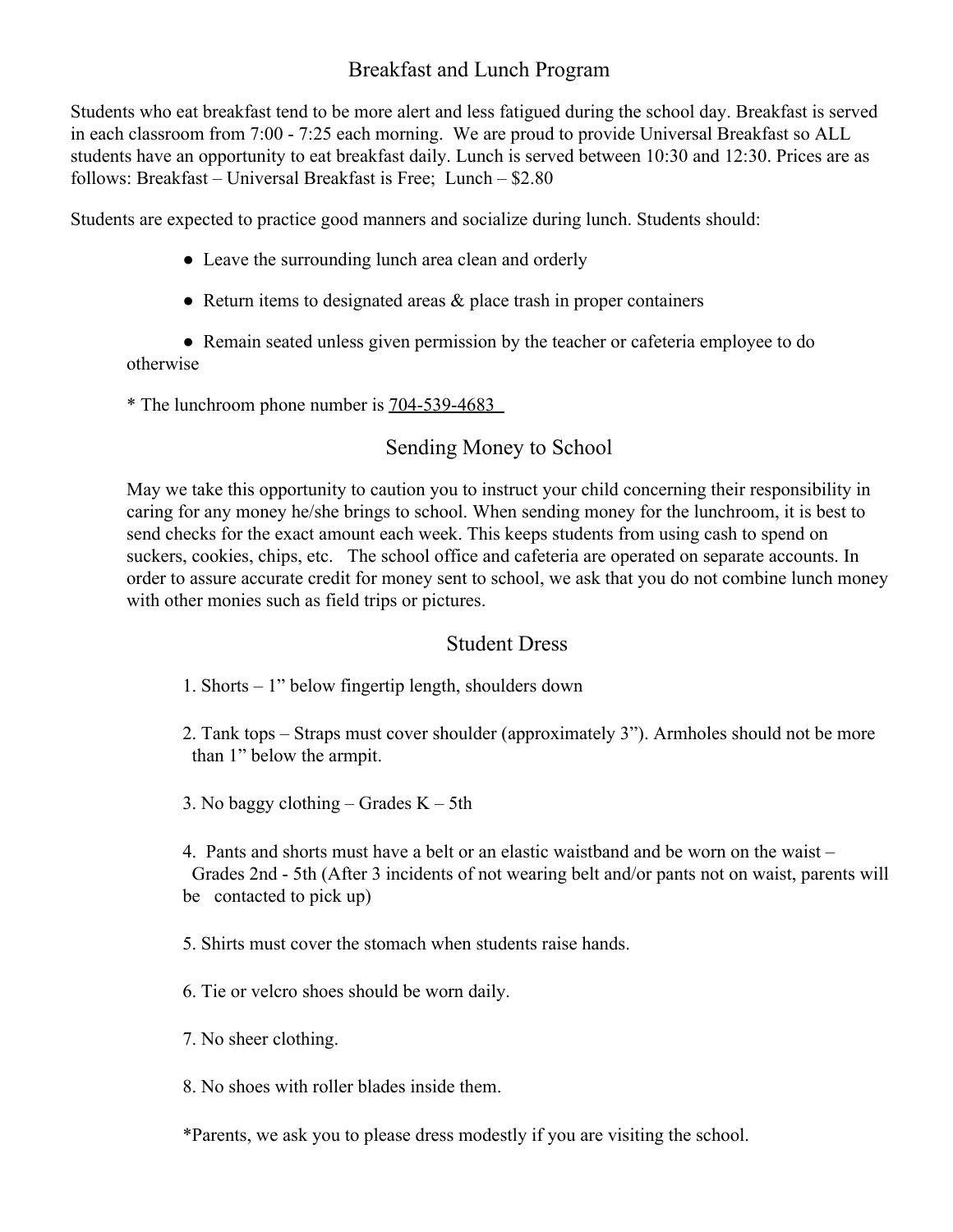## School Telephone

School telephones are to be used by students only in emergencies. The teacher/office will determine the validity of the call (Calls should not be made to arrange for a student to go home with another student or to bring forgotten homework). **Please do not call the school to ask to talk to your child. Classroom interruptions impact all children.**

## Dismissal

Dismissal time for students begins at 2:20 each day. **Please do not go to the classrooms to pick students up at the end of the day.** This is a hectic time and adults in hallways taking students are unsafe, as we do not have time to determine who is rightfully taking students and monitor approximately 20 students. All students who are car riders are to be picked up from the circle in front of the school. We usually call students in the line for 10-15 minutes so there is no need to sit in or leave your car as long as you arrive by 2:30. Also, **no parents are to go to the cafeteria or gym to pick up students.** The teachers in the cafeteria and gym rotate and they will not know who can legally pick up children. Our goal is SAFETY, and therefore these rules are enforced.

## Picking Up Students

Students are to be picked up as soon as school is dismissed in the drive in front of the school. Supervision is provided only until 2:40p.m. **Arrangements for getting home should be made prior to the child arriving at school. All transportation changes must be in writing.**

We will begin loading car riders at 2:20p.m. each afternoon. All sign-outs should be prior to 1:45p.m. Otherwise we expect non-bus students to be picked up in the circle. **Please do not come to the office to sign out students after 1:45. The front door will be locked as we prepare for appropriate social distancing protocols.**

Students released from school at times other than the regular dismissal time must be signed out through the office and will be released only to a responsible parent/guardian or designated adult as listed on the student pick-up form.

## Updating Student Information

It is **imperative** that student information (address, phone, emergency phone, etc.) be current. Mrs. Welborn, our Data Manager, and the teacher should be notified as soon as possible as to any change(s) regarding student information (home and work).

## Withdrawal/Transfer

Please notify Mrs. Welborn, our Data Manager, a minimum of one day in advance of a change of school assignment. **ALL BOOKS, LUNCH MONEY AND FEES MUST BE PAID BEFORE RECORDS RELEASED.**

## Parent's Role and Follow up in Discipline

Parents play a major role in the behavior of their children in school. Please communicate with your child and stress the importance of the positive behavior and work habits necessary to receive a good, quality education.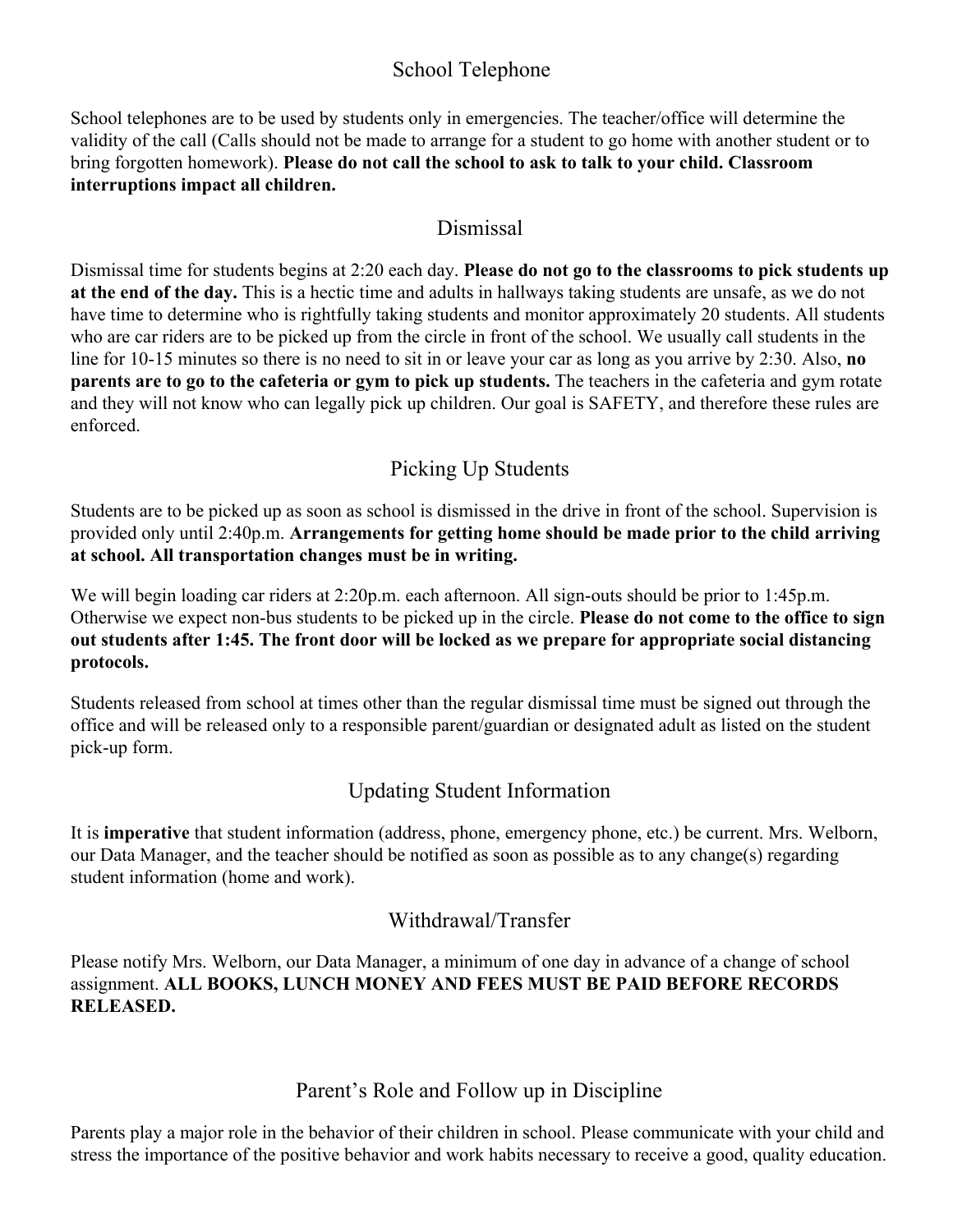Set high expectations with your child, and provide appropriate recognition when he/she has followed through. Talk with your child each day before school. Setting guidelines that are fair, consistent, and enforceable make a difference. Communicate regularly with your child's teacher. Each evening talk with your child and ask questions such as, "What did you learn in math today? Reading? Writing? Science? Social Studies? What was your favorite part of your day?" Please do not accept, "Nothing!"

## Preparing Yourself as a Parent

• See that your child arrives at school on time and stress the importance of regular attendance.

- Be sure your child has the necessary supplies daily.
- Learn the names of all teachers working with your child.

• Know the school calendar: holidays, conference dates, testing dates, parties, progress reports, report cards.

- Communicate regularly with your child's teacher(s).
- Learn the school and the bus schedules.

# Union Grove Elementary Parent - Student - Teacher Compact 2020-21

#### *As a parent, I will…*

- 1. Make sure my child arrives at school on time.
- 2. Confirm that homework is completed and turned in on time, including nightly reading.
- 3. Review my child's folder nightly and provide appropriate signature where necessary to indicate understanding and commitment to my child's learning.
- 4. Provide a quiet time each day for completion of homework and/or reading.
- 5. Help relate my child's learning at school to relevant and real-world situations.
- 6. Volunteer in school to enhance learning for all students as Covid policies permit.
- 7. Reinforce at home the Student Code of Conduct.
- 8. Ensure that my child receives plenty of rest and sleep.
- 9. Encourage my child to exercise daily and provide nutritious meals.
- 10. Set high expectations for academic achievement.

## *As a student, I will…*

- 1. Follow Student Code of Conduct.
- 2. Use guidelines and expectations of the school and teachers.
- 3. Keep assignments updated and current.

4. Come to class prepared to learn and participate with a good attitude, and with homework completed to the

best of my ability.